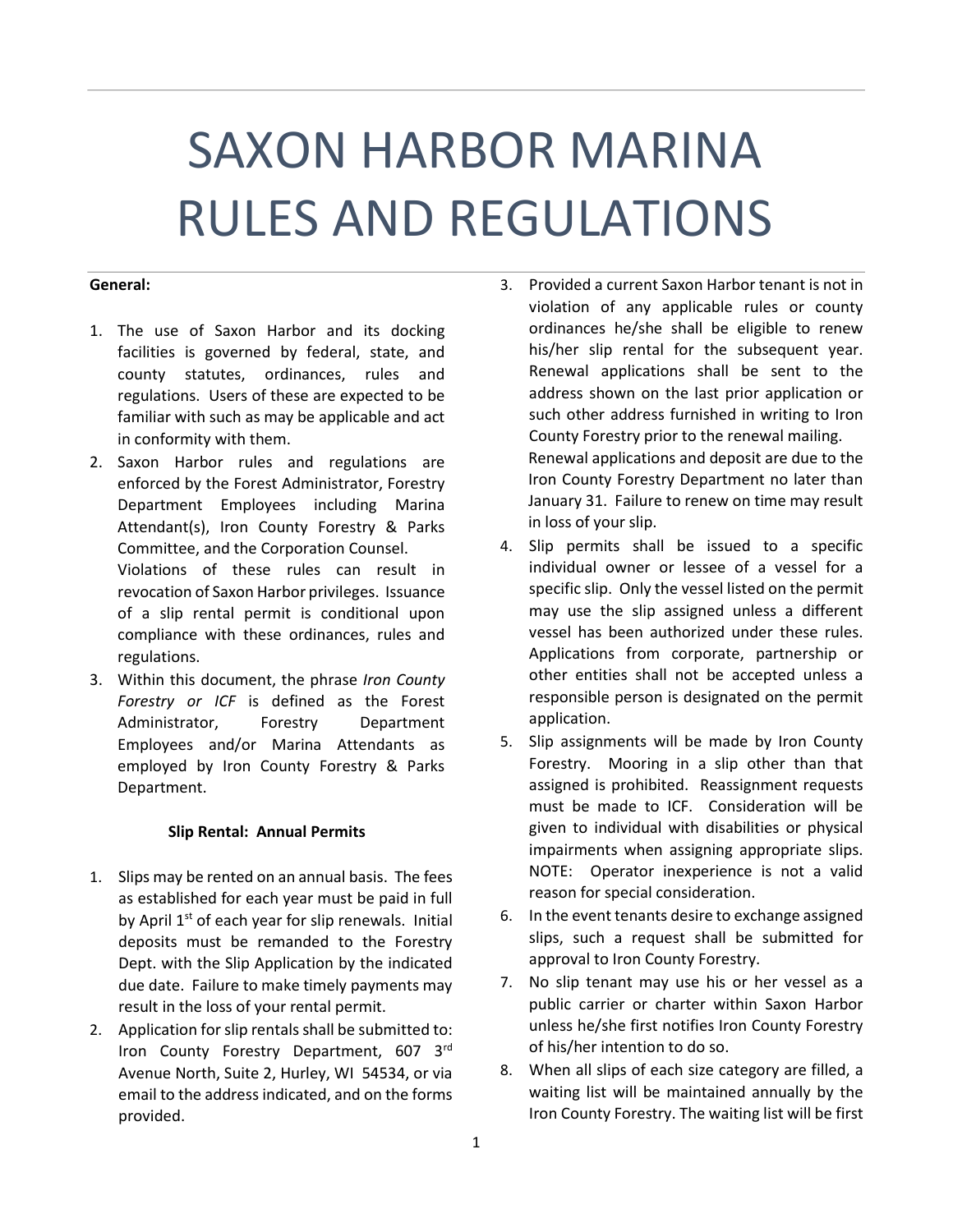come, first served based on the available slip size. Slip tenants have the choice to rent a larger slip for the required minimum fee when available.

9. When assignment of a slip is made between May 15 and October 15, the rental shall be payable in advance of occupancy based on the following schedule:

| Prior to July 1:      | 100% |
|-----------------------|------|
| July 1 - July 31:     | 80%  |
| August 1 - August 31: | 60%  |
| Sept 1 - Sept 30:     | 40%  |
| Oct 1 and thereafter: | 20%  |
|                       |      |

- 10. One annual Iron County Park permit is issued with each slip rental and is to be displayed in tenant's vehicle. All other vehicles must display a daily or annual Iron County Park permit when utilizing the Saxon Harbor property. Overnight use of recreational vehicles/campers/tents is prohibited outside of designated campsites.
- 11. Slips shall not be occupied prior to dock installation. Slips shall not be occupied after October 15. Violation renders the tenant subject to non-renewal of slip lease, revocation of slip permit and a penalty of \$25.00 for the first day of violation and \$20.00 per day for each subsequent day of violation, until the boat is removed.
- 12. Each tenant shall notify Iron County Forestry when his/her slip will be vacant for more than 24 hours. The Iron County Forestry reserves the right to rent this slip as a transient slip during the period of absence. When a slip has been left vacant for 24 consecutive hours, without notice, such slip may be rented as a transient slip as of 3:00 PM following such period of time.
- 13. Refunds of slip rentals fees will not be made unless the slip is rented without interruption for the balance of the year. Refunds will be made pursuant to the following schedule, based upon date of rental with subsequent tenant:

| Prior to July 1:      | 80% |
|-----------------------|-----|
| July 1 - July 31:     | 60% |
| August 1 - August 31: | 40% |
| Sept 1 - Sept 30:     | 20% |
| Oct 1 and thereafter: | 0%  |

- 14. With the exception of the provisions of Paragraphs 15 and 17, below, RENTAL OF A SLIP IN SAXON HARBOR IS NON-TRANSFERABLE AND ANY SUB-RENTAL OR ASSIGNMENT OF ANY NATURE WHATSOVER SHALL BE CONSIDERED AN ABSOLUTE BREACH.
- 15. Transfer of ownership in a tenant vessel to anyone other than a current spouse or child as described in Rule 16, below, shall be treated as a sale of the vessel and result in termination of the slip rental agreement, with regard to that vessel and the new owner thereof, at the end of the term. A seller of a tenant vessel may retain his/her slip if, during the same rental term in which said vessel was conveyed, seller owns a replacement vessel, provided ownership of said vessel is the appropriate size for the current boat slip. If the replacement vessel is not placed in the subject slip within the first month of the lease term following the lease term in which the predecessor vessel was sold or conveyed, the slip shall be deemed forfeited.
- 16. Sale or other conveyance of a vessel during the permit year will authorize the new owner to occupy the slip for the remainder of the year only. Priority as a tenant on any waiting list is not established by such occupancy. Transfer of any percentage of ownership in a boat, or of a corporate entity having an ownership interest in a boat, unless said transfer is to a person having an ownership interest (evidenced by title documentation) at the time the slip permit was issued for the year in which the conveyance took place, shall be considered a transfer to a new owner.
- 17. In the event of the death of a slip permit tenant and the transfer of the permitted boat to the deceased tenant's spouse or child, the associated slip permit may be transferred without cost to that spouse or a child or children of the deceased.
- 18. Each tenant agrees to have his/her boat properly insured and shall provide proof of liability insurance in an amount of not less than \$100,000.00 per occasion, covering any user or occupant of permitted vessel. Said proof of insurance policy shall be provided to Iron County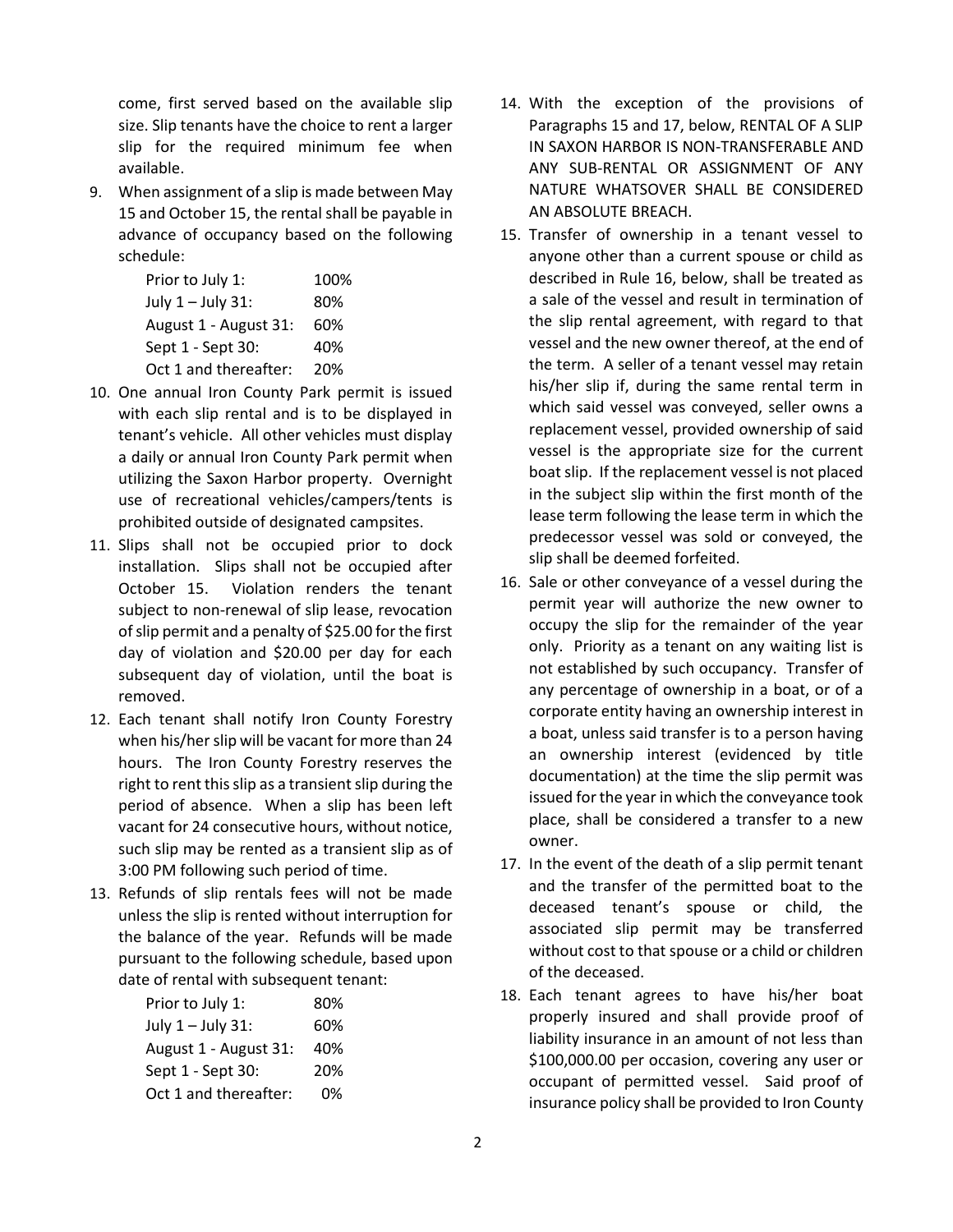Forestry before the vessel is placed into the Saxon Harbor slip. Issuance of the permit and continued tenancy is conditioned on filing such proof of insurance. Tenants will be held responsible for damage they or their agents may cause to other boats in the harbor or to the structure of facilities thereof.

- 19. All slip rental tenants and slip applicants shall notify the Iron County Forestry of any change in address or telephone number, in writing, within ten (10) days of the change. ICF shall not be responsible for tenants or slip applicants not receiving information in a timely manner or losing permit rights due to incorrect tenant or applicant addresses or telephone numbers.
- 20. All boats must be registered and equipped as required by law, and maintained in a neat and seaworthy condition, capable of operating under their own power.
- 21. In the event a vessel becomes unsafe or unseaworthy, the vessel must immediately be removed from the water. The slip permit may be revoked by Iron County Forestry or Forestry Committee. Iron County Forestry shall give written notice to the slip tenant of those items which render the vessel unsafe or unseaworthy. The tenant shall complete repairs or refurbishing within twenty (20) days or such permit may be revoked by the Forestry Committee after such hearing as is set forth herein. Any vessel found unsafe or unseaworthy by the Forestry Committee shall be removed within twenty (20) days of such decision. Failure to comply with this provision shall authorize the Forestry Committee and/or Forest Administrator to do so and charge the cost of removal and storage to the owner or tenant. No vessel shall be operated by a slip tenant or his or her agent after a determination by the Forestry Committee that the vessel is unsafe or unseaworthy.
- 22. Iron County Forestry reserves the right to relocate any boat to another slip as vacancies occur should that boat be occupying a slip that is longer than required.
- 23. Iron County Forestry reserves the right to relocate boats to other slips or deny slip rental

if, in their judgment, a boat is inappropriate for a certain slip because of width, draft, length or maneuverability.

- 24. Iron County Forestry may move any boat docked in Saxon Harbor, due to inclement weather, safety considerations, construction or repairs to the dock or other facilities.
- 25. Owner is permitted to perform routine maintenance on his/her vessel. All work must comply with the Saxon Harbor Environmental Best Management Practices, a copy of which is available at the Harbor office or at ironcountyforest.org/SaxonHarbor. Any project affecting greater than 25% of the vessel's surface or sanding/grinding of the vessel's surface requires prior approval from Iron County Forestry. Only light maintenance shall be allowed while the vessel is in a slip and in a manner that does not disturb, damage, endanger or interfere with other vessels, their owners, the Marina and facilities, or any other natural or man-made resource.
- 26. There shall be no modification of docks or dock hardware without prior approval by the Iron County Forestry or the Forestry Committee.
- 27. Tenants shall not place dock steps, supplies, materials or debris on any dock, nor shall they construct thereon any lockers, chests, dock steps or cabinets without written consent of the Forest Administrator or Forestry Committee. Any permitted objects must be temporary are required to be removed by October 15. The Iron County Forestry Department, Forestry & Parks Committee nor Iron County are responsible for any damages to permitted objects.
- 28. One dock box per vessel may be placed on the sidewalk directly behind the vessel not inhibiting foot traffic. Dock boxes must be manufactured white metal, fiberglass or plastic and be in good condition. Iron County Forestry may move or remove any dock box not meeting these criteria. Iron County is not responsible for damage or theft of dock boxes or its contents.
- 29. If the Saxon Harbor facilities, or any part thereof, are damaged to such extent that, in the sole discretion of the Iron County Forestry Committee, it is unreasonable or impractical for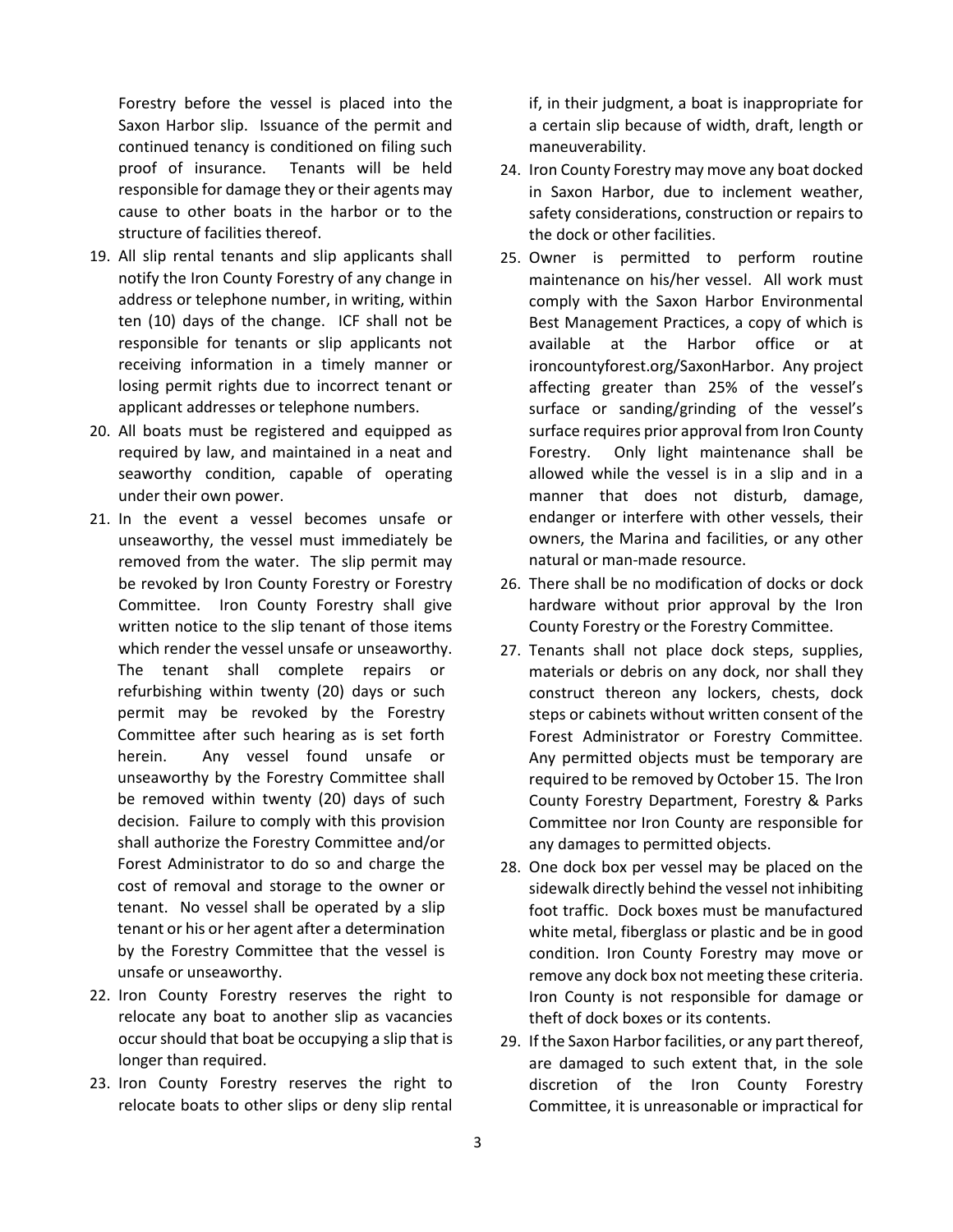Iron County Forestry or Iron County to provide a slip for use by a tenant, then the County and the ICF shall be excused from providing a slip. In such event, any paid permit fees shall be returned pro-rata, pursuant to the schedule set forth in Paragraph 12, herein.

# **Slip Rentals: Transients**

1. Transient slip rentals are available on a nightly basis, upon request to the Iron County Forestry Department, Harbor Office or online reservation and pre-payment of the fee established by the Forestry Committee.

Designated transient slips, numbers 48 & 49 and linear slips along east wall, may not exceed 14 consecutive days of occupancy.

- 2. Transient slip tenants shall be governed by all rules and regulations of Saxon Harbor, including the Rules of Personal Conduct, set forth below.
- 3. Non-tenant vessels not intending a stay of at least overnight may dock at the Saxon Harbor facilities for a brief time to obtain fuel or other supplies, or to escape inclement weather. These vessels shall temporarily dock at those sites designated by Iron County Forestry for such reasonable time as determined by ICF. No charge shall be made unless the vessel stays overnight.

## **Rules of Personal Conduct**

- 1. All vessels shall be moored in only those areas assigned to them. Iron County Forestry is authorized to require temporary removal of the vessel from an assigned area in the event of an emergency or to improve conditions. Under these conditions and circumstances, ICF may move such a vessel without prior approval of the vessel operator. (See also, Slip Rental, paragraphs 21 and 22).
- 2. No waste material, discharge waste or other foreign material is allowed in the marina or lake water. The owner must immediately notify Iron County Forestry AND the appropriate governing

authority of any discharge or spill and the owner will be responsible for all fines and costs resulting from such activity. Improper discharge includes but is not limited to garbage, oil, fuel, sewage and pet waste.

- 3. Vessels shall be properly secured when occupying a slip. Iron County Forestry has the authority to correct any non-conformance with this rule and assess reasonable costs incurred.
- 4. Vessels under tow shall have the right-of-way.
- 5. Saxon Harbor is a "No Wake" zone. All vessels entering or leaving or traveling within Saxon Harbor must refrain from creating a wake.
- 6. Fishing shall not interfere with boat traffic.
- 7. Swimming in the marina is prohibited due to dangers that stray currents present in a marina environment.
- 8. There shall be no fueling of boats at tenant or transient slips. All fueling operations will be conducted at the fuel dock. Only trained Forestry Department personnel will dispense gasoline or fuel. Payment for fuel is made at the time of dispense. Hours of operation will be posted at the fuel dock and Marina office.
- 9. Smoking is not permitted within 50 feet of a fueling vessel or fuel storage tanks.
- 10. Only one dinghy per vessel shall be permitted. No other boats, scows, floats or crafts belonging to slip tenants, other than those ordinarily carried on board or connected with the tenant's vessel, shall be tied in the tenant's slip.
- 11. Operation of generators in Saxon Harbor shall not be permitted between 11:00 pm and 6:00 am unless expressly authorized by Iron County Forestry.
- 12. Dogs and cats are permitted, provided they do not disturb others, and have all required vaccinations and are kept on a leash not exceeding six (6) feet in length when off the vessel. Pet waste must be cleaned up immediately by owner. Unruliness, excessive noise or violations of the pet waste policy will cause a pet to be banned from Saxon Harbor.
- 13. Children shall be supervised by parents or tenants at all times.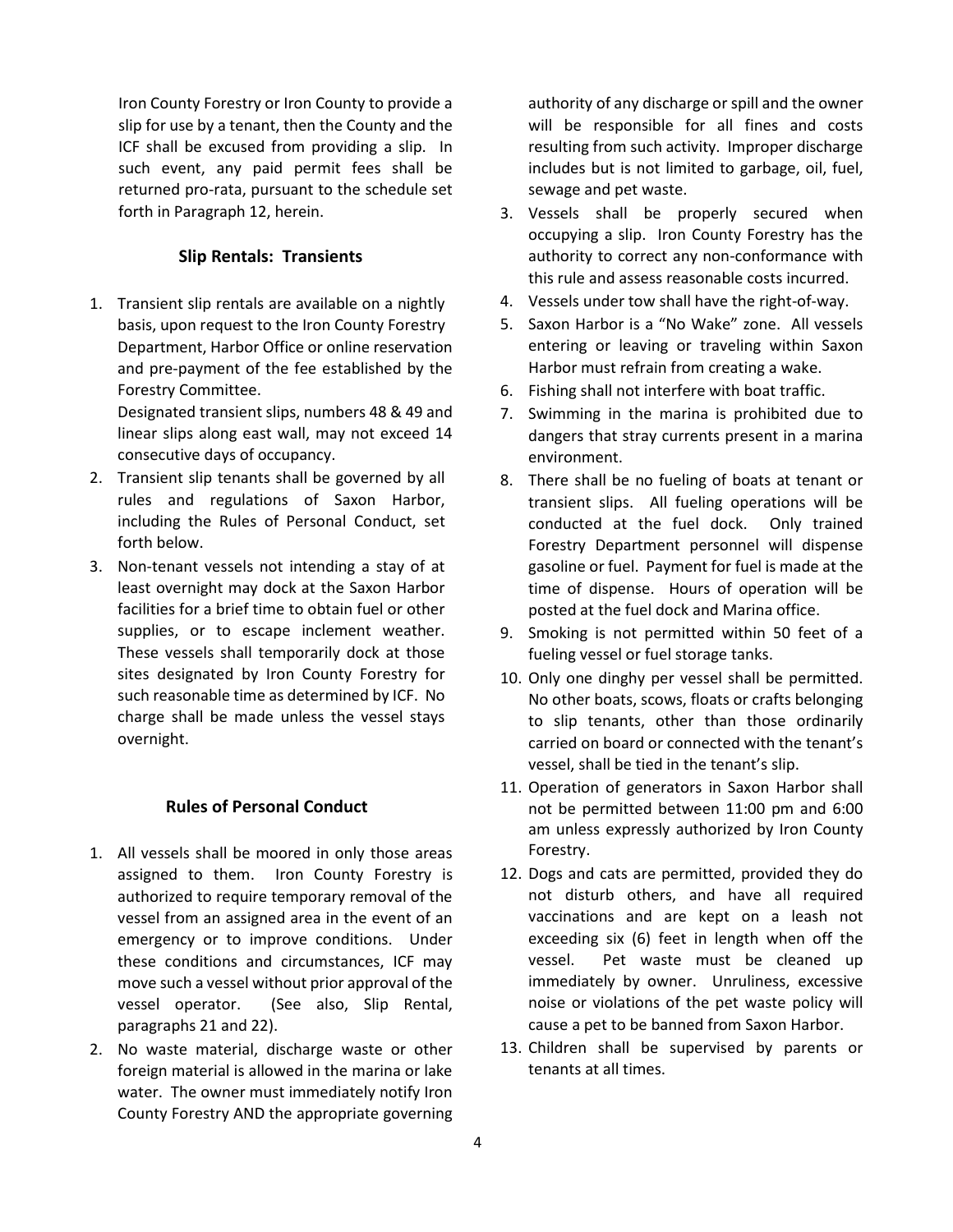- 14. Bicycles, skateboards, in-line skates, other such wheeled equipment or motor vehicles, are prohibited on the docks and sidewalks.
- 15. No feeding of birds or other wildlife is permitted.
- 16. No charcoal or open fires shall be permitted within the confines of Saxon Harbor except in designated areas.
- 17. Quiet time is from 11:00 pm 6:00 am. Disorderly conduct is not permitted. Tenants shall not unreasonably annoy, disturb or interfere with the rights or privileges of other tenants. Tenants and guests for whom tenant is responsible for agree to conduct themselves at all times when within the confines of Saxon Harbor, or on any boat docked therein, so as to create no annoyance, hazard or nuisance to the Harbor or other tenants.
- 18. Tenants of Saxon Harbor shall be responsible for the conduct of all persons visiting or occupying the tenant's vessel. Conduct interfering with the use of the Harbor or its facilities by others is not permitted. Iron County Forestry is authorized to maintain reasonable standards of conduct and shall report violation of such standards to the Forest Administrator or Forestry Committee.
- 19. Radios, stereos, television and other electronic or mechanical sound devices shall be kept at a volume that does not disturb other users of Saxon Harbor.
- 20. Washing clothing in Saxon Harbor is prohibited. Hanging of clothing or laundry on docks or County property is prohibited. Eco-friendly, non-phosphorous soaps are encouraged.
- 21. Vessel washing may only take place in the designated boat wash area.
- 22. No refuse, paint, sanding or sandblast materials shall be allowed to enter Saxon Harbor waters. All maintenance activities must be done in the designated work area and in accordance to the Saxon Harbor Marina Best Management Practices. Scraping and sanding is not allowed while boat is moored in the marina. Sandblasting is prohibited. Tenant is responsible for proper disposal of all oil, batteries, paint, antifreeze or other hazardous waste. Disposal of hazardous waste in the dumpsters or trash receptacles is strictly prohibited.
- 23. Clean-up following maintenance or repairs of a boat shall be the responsibility of the tenant. Any damage to the dock or any other harbor facilities resulting from maintenance or repairs of a boat, and any clean-up necessitated by a tenant's failure to restore the harbor facilities to a clean and undamaged condition following maintenance or repairs to a boat, shall be paid for by the tenant prior to the issuance of a slip permit for the following year.
- 23. *Saxon Harbor is a Wisconsin Clean Marina and thereby an environmentally proactive facility.*Tenants and their guests are asked to recycle materials in the provided bins and containers and properly dispose of all waste, sewage, hazardous materials and liquids. Oil absorbent material is required in the bilge. A pumpout station is available for vessel sewage.
- 24. Tenants may provide Iron County Forestry with a plainly labeled set of main door and ignition keys to be used in the event of an emergency. Such keys will be housed in a locked box in the Harbor office.
- 25. Iron County Forestry and Iron County assumes no responsibility for the safety of any vessel stored or kept in Saxon Harbor and will not be liable for fire, theft, sinking or damage to any said vessel, its equipment or any property in or on said vessel, however arising. Further, Iron County Forestry and Iron County shall not be liable for any loss of property by theft, burglary or otherwise from said slips or dockage space of from any tenant's boat, nor shall Iron County Forestry and Iron County be liable for any damage or injury to any person or property in and about Saxon Harbor, including the slips and dockage space, that may be caused by the elements, by Iron County Forestry, employees or personnel or members, by tenant guests and invitees or by any other cause whatsoever, and the tenant hereby covenants and agrees to make no claim for such loss, damage or injury at any time against Iron County Forestry or Iron County or any officer, employee, designee, or member of either, and covenants and agrees to indemnify and hold harmless Iron County Forestry therefrom.